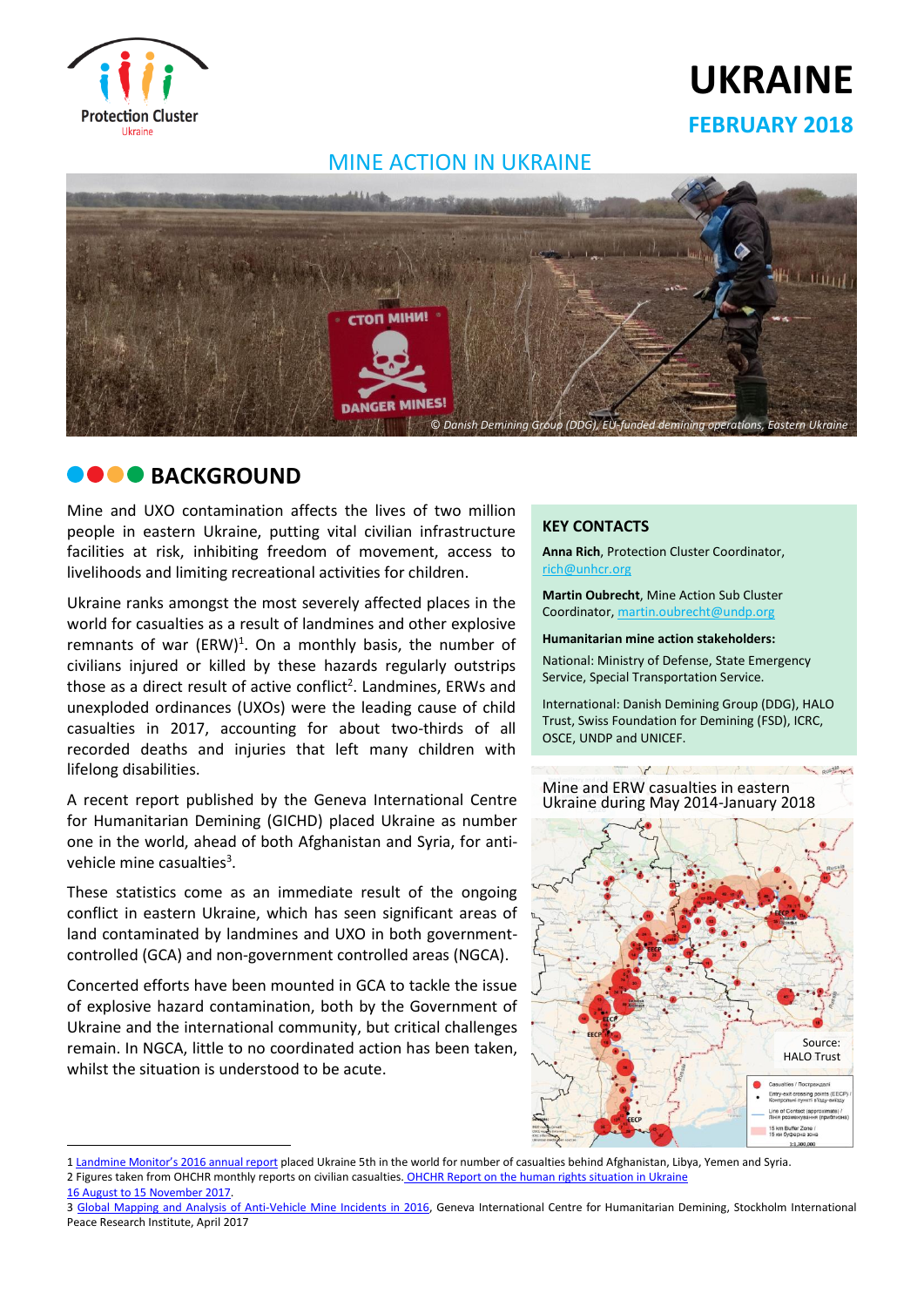## **COOK KEY PROTECTION CONCERNS**

**CIVILIAN CASUALTIES:** Over 1,600 casualties have been recorded as a result of landmines and other explosive remnants of war since 2014<sup>4</sup>. Land mines continue to be planted in eastern Ukraine as a result of the ongoing conflict. At the same time, internally displaced people are returning to their areas of origin, which are heavily mined, and as a result, casualty figures have been rising.



**CHILD PROTECTION:** Places where children could safely play less than four years ago are now riddled with deadly explosives. Over 200,000 children in the area along the contact line are in constant danger of injury and death, with landmines, ERW and UXOS being the leading cause of child casualties in 2017.

**FREEDOM OF MOVEMENT:** Free movement is inhibited by the presence of landmines and UXOs. Mines continued to pose a serious threat to civilians crossing the contact line between GCA and NGCA, and to those living in close vicinity to checkpoints. Access to some villages near the contact line is restricted as roads are contaminated by mines, leaving people isolated and cut off from essential services.

**LIVELIHOODS AND SELF RELIANCE:** Access to means of income generation, especially for agriculture and farming, is severely affected by the presence of mines and UXOs. Civilians living along the contact line are unable to engage in agricultural activities, severely affecting their access to food and livelihoods. At the same time, they are ineligible for social assistance, because they are deemed to own land plots with which they should be able to feed themselves. However, as this land is contaminated by mines and therefore not bringing any income, people are being left destitute as a result. Hunting and foraging activities are also restricted due to mine contamination.

**IMPACT ON CRITICAL INFRASTRUCTURE:** Access to basic utilities such as water, electricity and gas is frequently interrupted. The maintenance and repair of basic utilities is impeded or made impossible by the presence of mines and UXOs, compounding the hardships for conflict-affected communities. Unable to afford coal for heating, people often resort to collecting firewood, putting themselves at risk of landmines and UXOs.

### **KEY RECOMMENDATIONS**

**EXPAND MINE RISK EDUCATION ACTIVITIES**: Mine risk education should be expanded, including in NGCA if possible, to ensure that life-saving information is provided to all children and adults in eastern Ukraine.

**PROVIDE MINE VICTIM ASSISTANCE:** A mechanism for victim surveillance should be developed. Provide trauma care and rehabilitation services to ensure the capacity and capability are in place to respond to all victims. Address the longer-term needs of landmine survivors, their families and affected communities.

**ENSURE ACCESS**: All parties to the conflict are called to recommit to the ceasefire agreements and allow access of international humanitarian mine action actors to conduct mine risk education and mine clearance activities to facilitate recovery efforts. There is a need to allow access of mine action actors to all areas along the contact line where the presence of landmines and UXO serves zero tactical value.

**PRIORITIZE CAPACITY BUILDING:** Training and support in the areas of data collection and management, coordination and quality management should be prioritized. The provision of specialist demining equipment, if supported by sufficient training is also relevant and needed.

 $\overline{\phantom{a}}$ 

<sup>4</sup> Data according to DDG's casualty database, compiled from cross-verified open source media and field reports from organizations such as INSO and OSCE.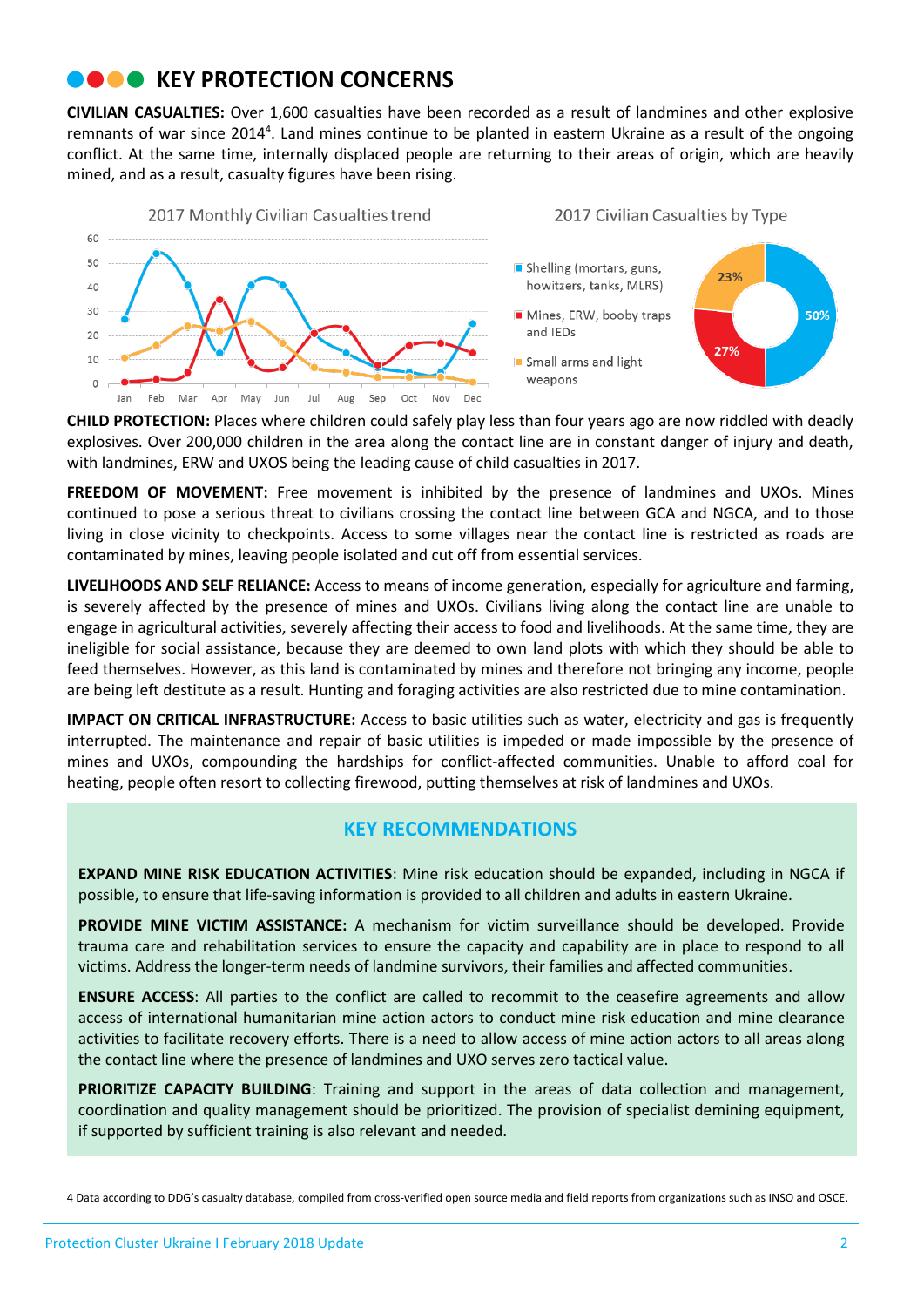## **COOK CRITICAL CHALLENGES FOR MINE ACTION RESPONSE**

**CAPACITY:** Not enough human and technical capacity is currently directed at humanitarian mine action given the scale of the problem. There is also a lack of appropriate and up to date technical equipment for conducting demining amongst national actors, which would ensure a level of thorough clearance that is necessary before handing over land for subsequent civilian use.

**STANDARDISATION:** There are no government-endorsed national technical standards against which demining activity can be measured. Organizations conduct clearance using different techniques and equipment to different standards. Overlooked mines as a result of overly-rapid clearance by some national actors have claimed civilian lives in areas that have been deemed to have been 'cleared'. Technical mine action standards can be developed independently of legislation and are needed to ensure that there is common acceptance amongst operators of the standard of work that is required.

**DATA MANAGEMENT:** In its capacity as the acting national mine action coordination body, the Ministry of Defense collects mine action data from multiple actors onto a purpose-made database: the Information Management System for Mine Action (IMSMA). However, the system is not fully implemented and is not being used to its full potential. Some national actors do not provide data to the central system, resulting in parallel databases. Holding data in separate databases will not only lead to duplication of efforts and mismanagement of resources but may also result in further fatalities.

**LEGISLATION:** Competing versions of draft legislation as well as a lack of consensus over the future of the mine action framework in Ukraine have stalled the formation of a national mine action authority (NMAA). As a result, there is no formal process of accreditation and licensing for the importation of vital equipment such as detectors and heavy machinery or for the purchase of commercial explosives, negatively affecting the efficiency of international operators. Vital mine action work is being done but the efficacy and quality of such work will be improved by legislation and a well-functioning national coordination body.

**ACCESS:** Access to NGCA is closed for all humanitarian mine action organizations. Access to conduct surveys or clearance in areas of the buffer zone in GCA is improving but time-consuming to obtain, due to the ongoing conflict. At the same time, there are many areas within the buffer zone, where the presence of landmines and UXO serves zero tactical value and which could therefore be demined.

**VICTIM ASSISTANCE:** Ukraine does not have a national centralized landmine/UXO casualty database where information about mine victims could be stored. As a result, mine action victims cannot obtain official status and there is no mechanism for recognizing victims of mine-related incidents and providing them with appropriate assistance or compensation.

### **KEY RECOMMENDATIONS**

**SCALE UP MINE ACTION EFFORTS**: Mine and UXO contamination affects the lives of two million people in eastern Ukraine, putting vital civilian infrastructure facilities at risk, inhibiting freedom of movement, access to livelihoods and limiting recreational activities for children. Demining efforts need to be immediately scaled up and made a priority by the national authorities and the humanitarian community. While there is no data available on the contamination in NGCA, information on civilian casualties indicates that the situation there is equally acute.

**ADOPT NATIONAL MINE ACTION LEGISLATION**: National legislation on mine action, including on victim assistance, should be adopted and a well-coordinated and Ukrainian-owned, multi-stakeholder commission for the effective management of humanitarian mine action must be established.

**ADOPT TECHNICAL STANDARDS**: National technical standards and guidelines should be adopted to ensure that all actors are conducting mine clearance operations to a set minimum standard, based on international mine action standards (IMAS). All actors should be required to pass an accreditation process and be subsequently monitored for quality and consistency by a national body in a transparent manner to ensure accountability.